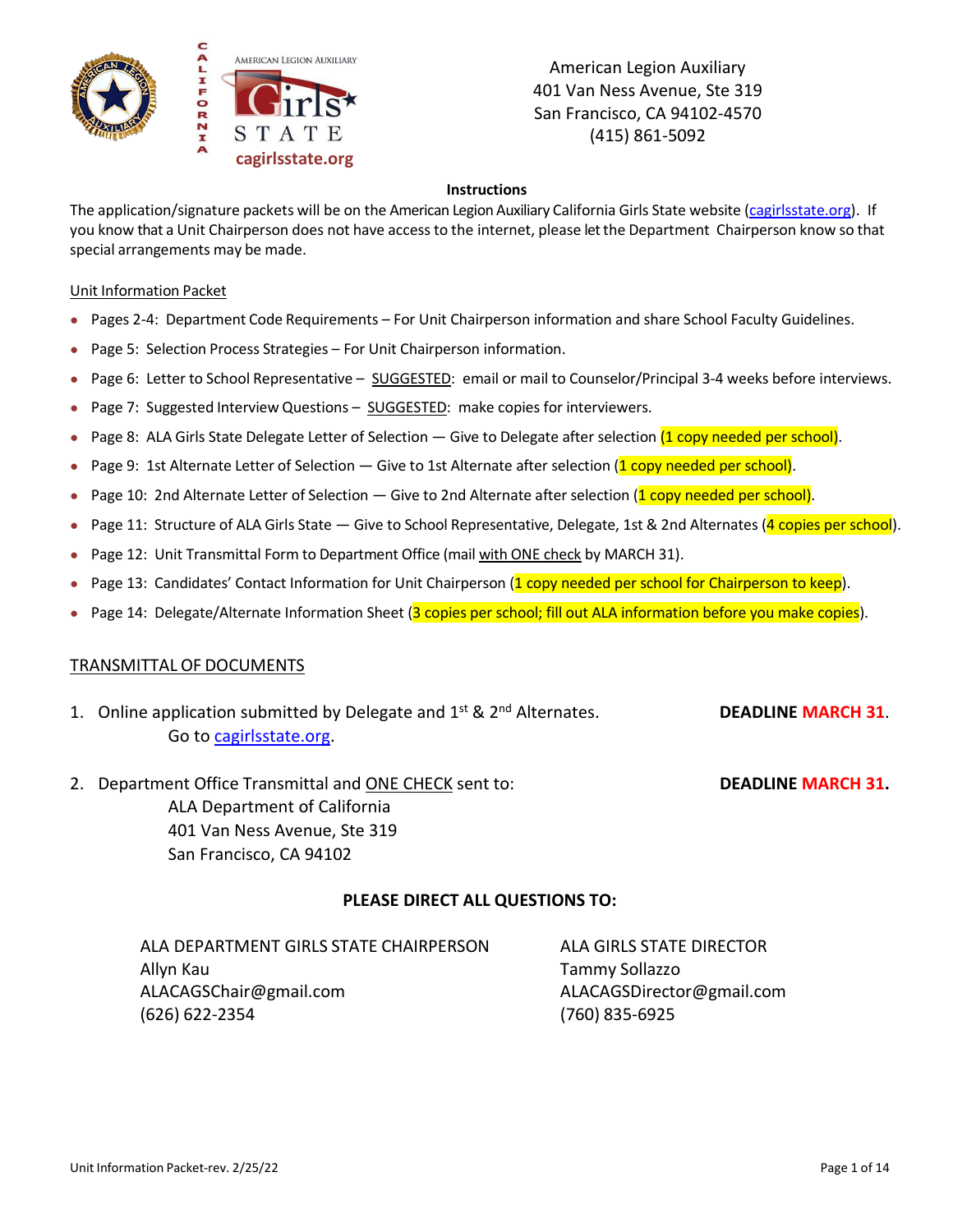

## **Department Code Requirementsfor the American Legion Auxiliary California Girls State Program**

#### Guidelines for School Faculty:

The following information shall be provided as a guide to the school faculty for selecting the most qualified candidates.

- a. Candidates are limited to 11<sup>th</sup> grade students for the 2021-2022 school year (public, private, or home school). Each Delegate must plan to continue high school and attend one or more semesters immediately following the ALA Girls State session.
- b. Previous ALA Girls State Citizens shall not be eligible to be a Delegate. The Department Chairperson may accept or reject any applicant.
- c. Delegates shall be selected on the basis of outstanding leadership, scholastic merit, interest in community and government, character, honesty, and cooperativeness.
- d. Candidates must be of excellent character and citizenship and should be in the upper third of her class scholastically.
- e. Upon her return from ALA Girls State, the Delegate must be willing to relate the interest and sense of responsibility of government the Delegate has gained from participating at ALA Girls State to her school, community, and sponsors.
- f. Delegates must be independent in the physical requirements of daily living. If not, the Delegate's family must provide an ATTENDANT AT THEIR OWN EXPENSE. This attendant must be a minimum of twenty-one (21) years of age, be female, pass a background check, and attend the entire session.
- g. Candidates must be willing to conform to all medical regulations as stated in the medical sections.
- h. Candidates must be fully vaccinated (two shots of Pfizer or Moderna vaccine or one dose of Johnson and Johnson, plus 14 days after the last dose). If a candidate completed the primary COVID-19 vaccination series (first two shots) before January 15, 2022, a booster (third shot) is required.
- i. The sponsoring ALA Unit makes the final selection of the Delegate,  $1^{st}$  Alternate, and  $2^{nd}$ Alternate after recommendations and interviews. Final acceptance of the Delegate is dependent on all paperwork being complete and eligibility requirements satisfied.
- j. Schools will select no more than five (5) candidates for the American Legion Auxiliary Unit to interview.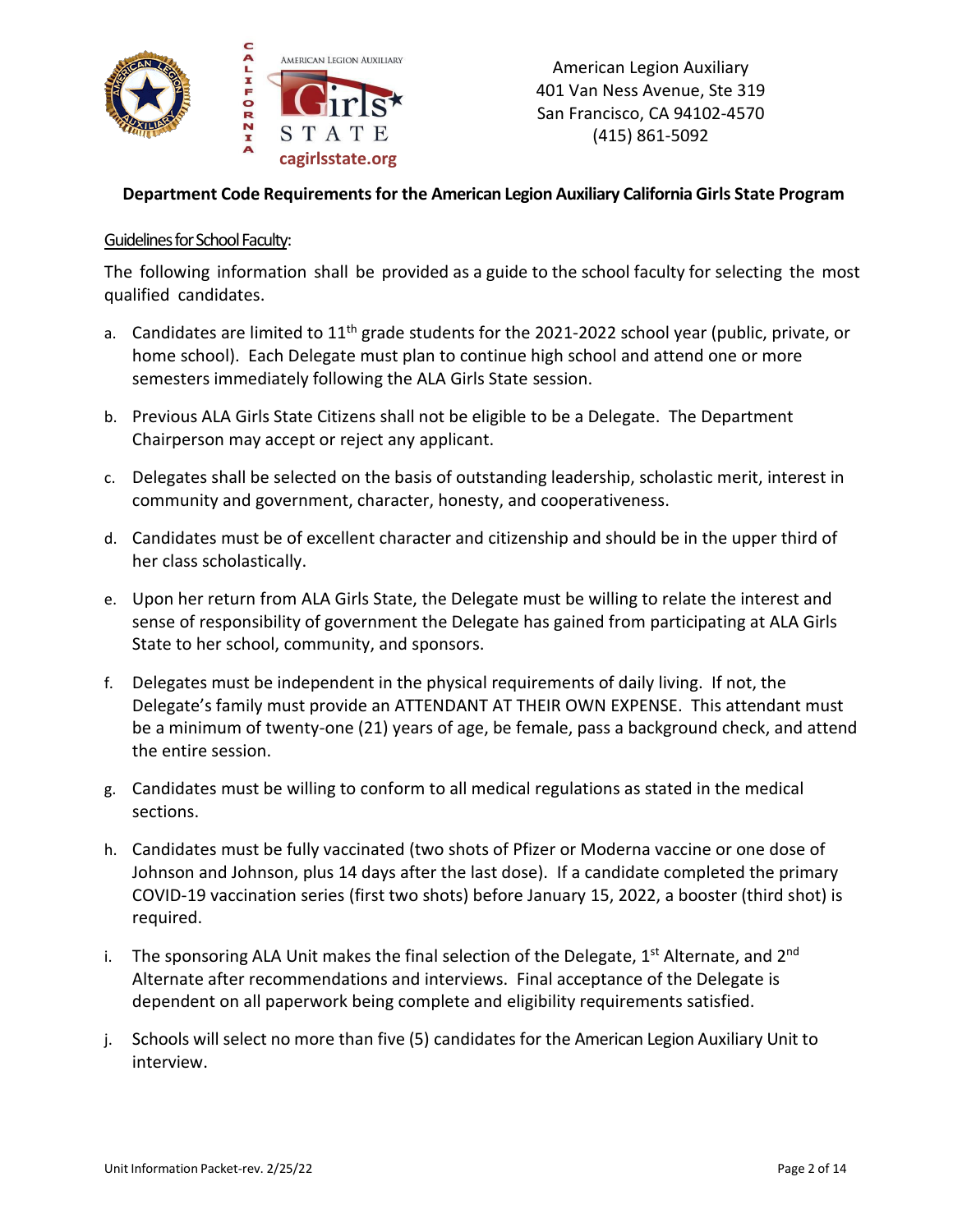

## Candidates Selection Procedure:

All materials and necessary information relative to the qualifications and methods of selection shall be presented to the school representative by the Unit Chairperson or her substitute. The school faculty shall recommend candidates to the sponsoring Unit. Only the Unit shall have final selection of the Delegate,  $1^{st}$  Alternate and  $2^{nd}$  Alternate, subject to acceptance by the Department Chairperson. Last year's ALA California Girls State Citizen may provide guidance. When the Unit has chosen the candidates, the fee and Unit Transmittal Form shall be submitted by March 31<sup>st</sup> as provided in the instructions. Publicity may be released indicating that the Delegate, 1<sup>st</sup> Alternate and 2<sup>nd</sup> Alternate have been chosen.

If a selected Delegate and  $1<sup>st</sup>$  Alternate, due to circumstances beyond their control, cannot attend the ALA Girls State Session, the 2<sup>nd</sup> Alternate selected in the same manner shall attend to prevent forfeiture of the Unit fees.

### Units must adhere to the following instructions:

- a. All fees must be included on one check and sent to the Department Office in San Francisco with the transmittal form. Failure to pay all fees by **June 15** will result in the Unit not being seated at Convention.
- b. Units shall not engage in political discussion with the Delegate.
- c. Units shall arrange for the Delegate to visit and address the Unit after the close of the current session and arrange for as many other appearances as possible. They should encourage the school to present the Delegate at an assembly or other school functions.
- d. **ONLY ONE DELEGATE MAY BE SELECTED FROM A SCHOOL.** Units may send Delegates from different schools. Units may participate as joint sponsors.
- e. **Units should select a Delegate, 1st Alternate and 2nd Alternate from each school the Unit sponsors.**
- f. The Unit Chairperson will make copies of the Contact Sheet for each school. Each candidate will fill in their information on the form. *The Unit Chairperson will keep this form for the Unit's records*.
- g. The Unit Chairperson must fill out and copy the Delegate/Alternate Information sheet, giving one copy each to the Delegate,  $1^{st}$  Alternate and  $2^{nd}$  Alternate for use in filling out the online application and other documents, as well as for future contact with questions. The Unit Chairperson shall keep in close contact with all Delegates and Alternates to ensure that applications and documents are submitted to the Department Chairperson on time. The Unit Chairperson should check the Reservation List online to determine if each application has been submitted timely and correctly.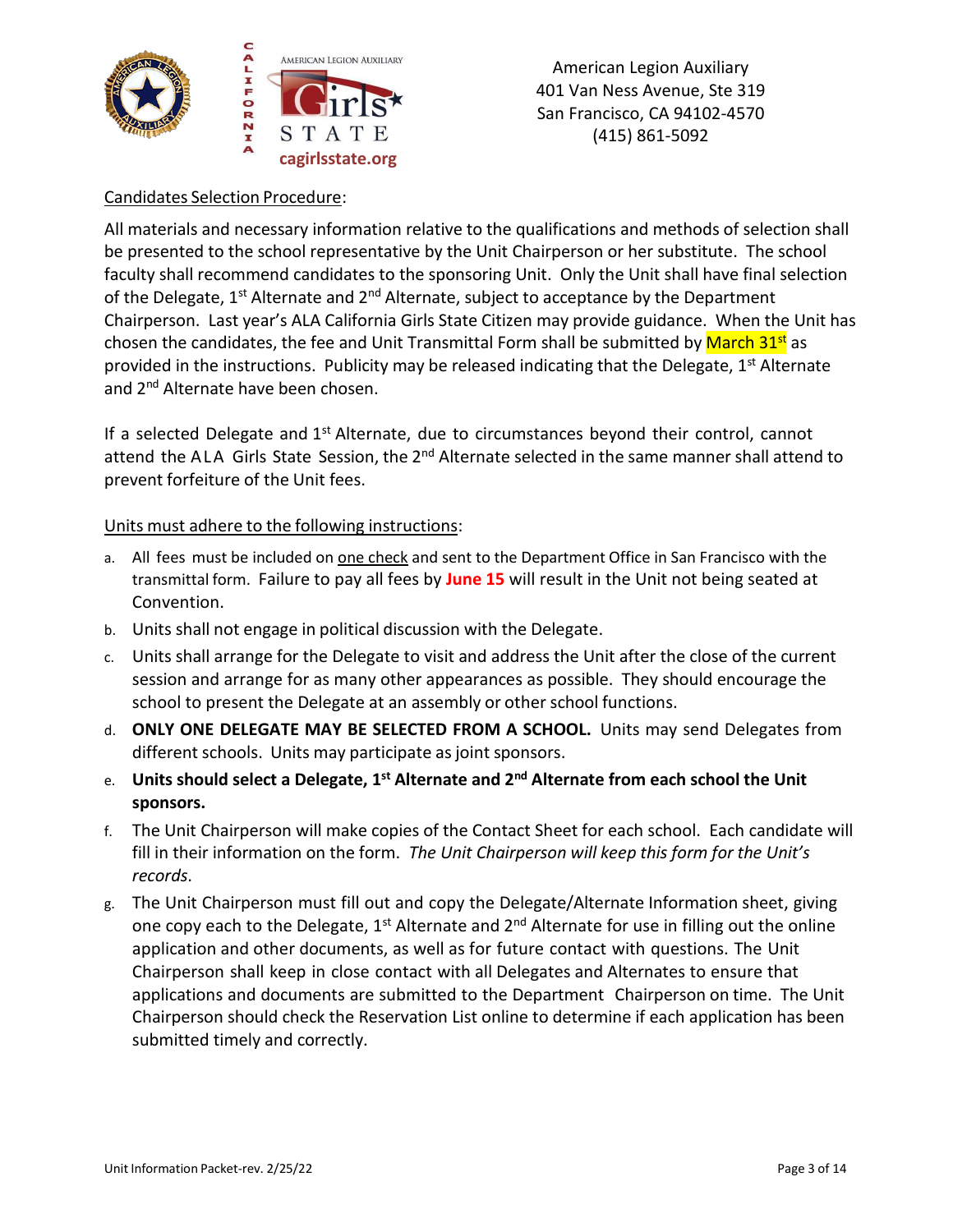



# **APPLICATION FORM**

The Delegate,  $1^{st}$  Alternate and  $2^{nd}$  Alternate must each fill out and submit the online application. Delegates and Alternates are responsible to print out from the ALA California Girls State website [\(cagirlsstate.org\)](https://www.cagirlsstate.org/) and fill out the Delegate Parent/Guardian or Alternate Parent/Guardian packet, then upload the completed Delegate Parent/Guardian or Alternate Parent/Guardian signature pages to the online application. Delegates may have a financial responsibility of a \$75 application fee that they must pay to the Unit. (Each ALA Unit will determine how the registration fee is handled.) Online applications are to be submitted no later than March 31, 2022.

# RULES

Each candidate must attend for the entire session of ALA Girls State (except in the case of an emergency). Sports tournaments, vacations, other conferences, or events that overlap are not considered an emergency. The parent's signed acceptance form affirms that the candidates are aware of this requirement. If a candidate leaves before the end of the session, refunds will **not** be granted to the Unit. *The Unit* will have the responsibility of recovering the \$350 registration fee from the Delegate and her family.

After arrival at the session if the Delegate is not willing to comply with the rules and requirements previously agreed upon, or if a situation arises which would be counterproductive to the session, the Director, at her discretion, shall have the right to return the Delegate to her home immediately. The Director shall be required to notify the Unit of the returned Delegate in writing within ten days after the close of the session, providing complete details of the situation.

# WITHDRAWAL OF SPONSORSHIP

Should a Unit withdraw from sponsorship of a Delegate to ALA Girls State, it shall be the responsibility of the District President and Unit Chairperson to list the school as available and notify the Department Chairperson in writing or email.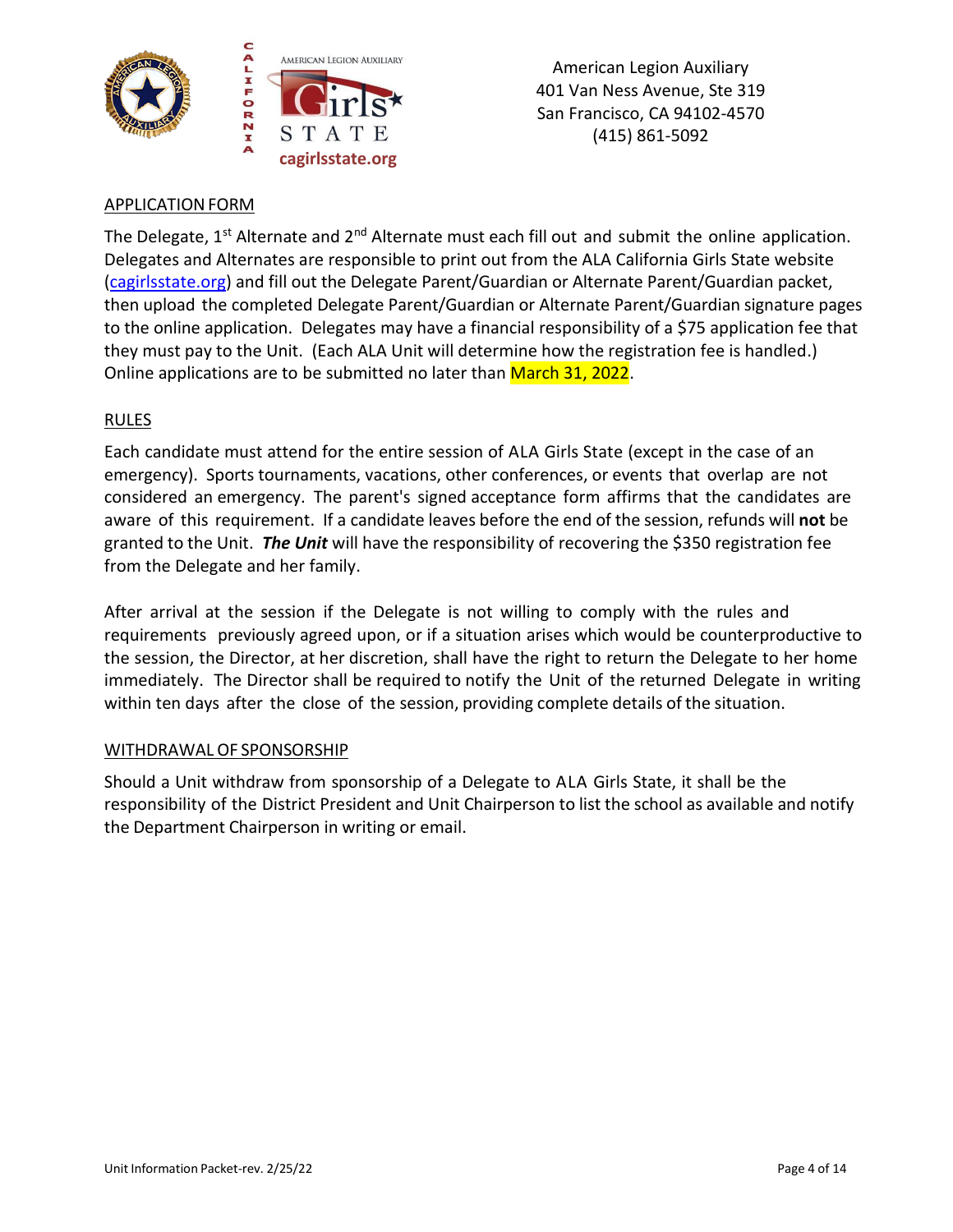

#### **Selection Process Strategies**

- 1. Contact the school and provide them with the Letter to School Representative and the Youth Programs Brochure so they may inform interested students about the program prior to scheduled interviews.
- 2. Request the school representative to ask the candidates to review the websites [calegionauxiliary.com](http://calegionauxiliary.com/) and [cagirlsstate.org](http://www.cagirlsstate.org/) to find out more about the American Legion Auxiliary and ALA California Girls State.
- 3. Ask the school to select no more than five (5) candidates for the Unit to interview.
- 4. Set up a time and location convenient to all for the interview selection process to take place. You can also consider having the candidates write an essay in lieu of or in addition to the interview.
- 5. Begin the interview by introducing yourself and the members of your committee. Give them your Unit name and number.
- 6. Give some brief information about the American Legion Auxiliary and specifically about your Unit's activities in the community.
- 7. Give some brief information about American Legion Auxiliary California Girls State. Do **NOT** engage in political discussion. Share the Department Code eligibility requirements. Ask the candidates if any of the requirements may preclude them from being selected.
- 8. Review the dates of the ALA California Girls State session to ensure that no one has a conflict with any activities they have planned for the summer (<mark>Monday, June 27<sup>th</sup> – Saturday, July 2<sup>nd</sup>, 2022</mark>).
- 9. There are a significant percentage of Delegates attending ALA California Girls State who are ill-prepared for this fastpaced experience. They are overwhelmed with being away from home, friends, and family. They are not sufficiently outgoing enough to endure the intense competition of 500 plus overachievers. Here are a few suggestions to assist you in choosing a Delegate who will be successful.
	- a) Assertive: Is the candidate strong in her opinions, but a good listener? Does the candidate seem to be willing to negotiate, adapt to the people around her and influence others in a positive way?
	- b) Cooperative: Is the candidate able to work with others? Can the candidate follow, as well as lead?
	- c) Courage: Does the candidate have the courage to defend her opinions? Does the candidate have the courage to defend the opinions of others?
	- d) Honesty: Is the candidate truthful?
- 10. Keep track of your information on a tally sheet. Everyone on the selection committee should take his/her own notes.
- 11. When interviewing the candidates be sure to ask open-ended questions. Sample questions can be found on the Suggested Interview Questions form.
- 12. Will the candidate be available to attend your luncheon, tea or designated orientation program? Can the candidate make a commitment to speak to her sponsoring group(s) upon return from ALA California Girls State?
- 13. Select a Delegate and Alternate(s) and inform them immediately following the interview or as soon as possible. Be sure they fill out the Contact Sheet. Candidates must have a Delegate/Alternate Information Sheet to be able to complete their online application. Give them a copy of the appropriate selection letter and a copy of the Structure of ALA California Girls State. **Emphasize the deadline dates.**
- 14. Give school representatives the names of the selected Delegate and Alternates.
- 15. Contact the parents or guardians of the Delegate and explain the program.
- 16. Avoid delays! Check in with your Delegates/Alternates regularly to remind them of deadlines, issue invitations to Unit activities and build a rapport with your Delegate/Alternates. You are the face of the ALA!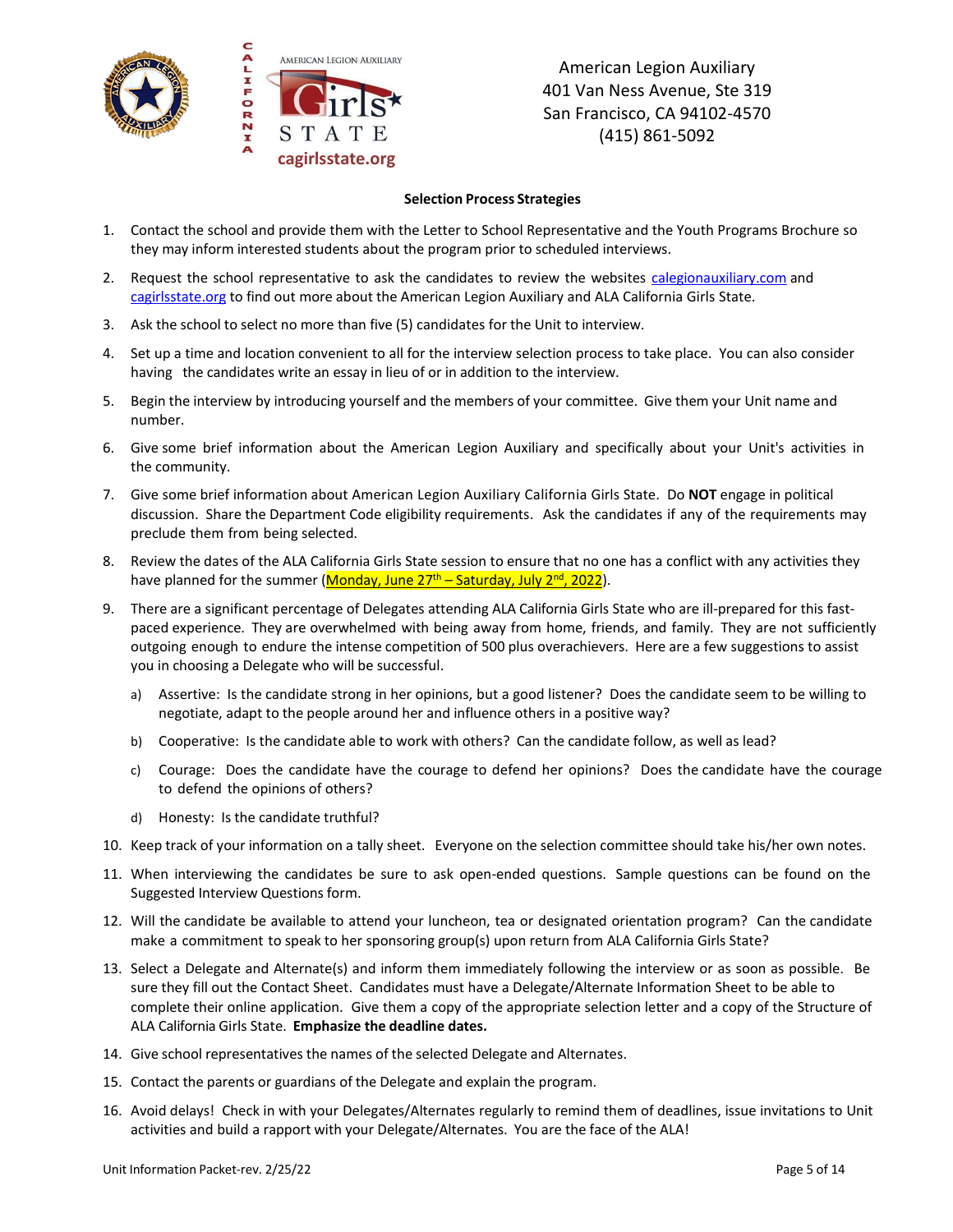

To the High School Principal or Counselor:

The American Legion Auxiliary, Department of California, is proud to announce the 79th Annual Session of ALA California Girls State, which will be held June 27<sup>th</sup>-July 2<sup>nd</sup>, 2022 at California State University, Sacramento.

The ALA California Girls State program is a very worthwhile program and a great opportunity for Junior students to participate in a weeklong session focused on learning, responsible citizenship, and leadership. The art of civil debate is one of the main skills learned at this premier program, hosted by the American Legion Auxiliary since 1937. Many ALA Girls State participants have gone on to a lifetime of service to our country in the military, civil service or advocacy.

We would appreciate if you would assist us by recommending five (5) candidates to the sponsoring ALA Unit and scheduling a convenient time for our Unit representatives to interview those candidates. The Unit's primary goal in interviewing is to learn about each candidate, put them at ease, and make the best selection. It is always a difficult task because these students are the best of the best, and we can only send one Delegate from each school.

There is a \$75 registration fee. Students may request financial assistance from the sponsoring Unit for this fee due to financial hardship. The Unit provides a \$350.00 scholarship for each Delegate to attend the session and some Units sponsor more than one school.

Applications are subject to acceptance or rejection by either the ALA Department Girls State Chairperson or Director. Once the papers have been processed and the applications are accepted, publicity may be released after April 15, 2022.

ALA California Girls State is a work and study program in functional government and NOT a forum for discussion of political philosophies. Current issues are discussed in group sessions and during the legislative process. Each Delegate is encouraged to create or draft a bill to bring to ALA Girls State.

An ALA California Girls State Citizen is one who accepts our traditional form of government and relates with other citizens with a positive attitude. Getting to know each other on an individual basis is one of the great values of ALA California Girls State. These facts will be stressed to the candidate at the time the candidate is notified of her selection by the Unit. Upon return from ALA California Girls State, the ALA Girls State Citizen should share the benefits of her experience with her school and community, emphasizing the sense of civic responsibility which is stressed at ALA Girls State.

On behalf of the American Legion Auxiliary, Department of California, I thank you very much for your cooperation.

AMERICAN LEGION AUXILIARY DEPARTMENT CALIFORNIA GIRLS STATE CHAIRPERSON Allyn Kau [ALACAGSChair@gmail.com](mailto:ALACAGSChair@gmail.com) (626) 622-2354

High School is sponsored by ALA Unit Figh School is sponsored by ALA Unit

| ALA Unit Girls State Chairperson: |        |
|-----------------------------------|--------|
| Phone:                            | Email: |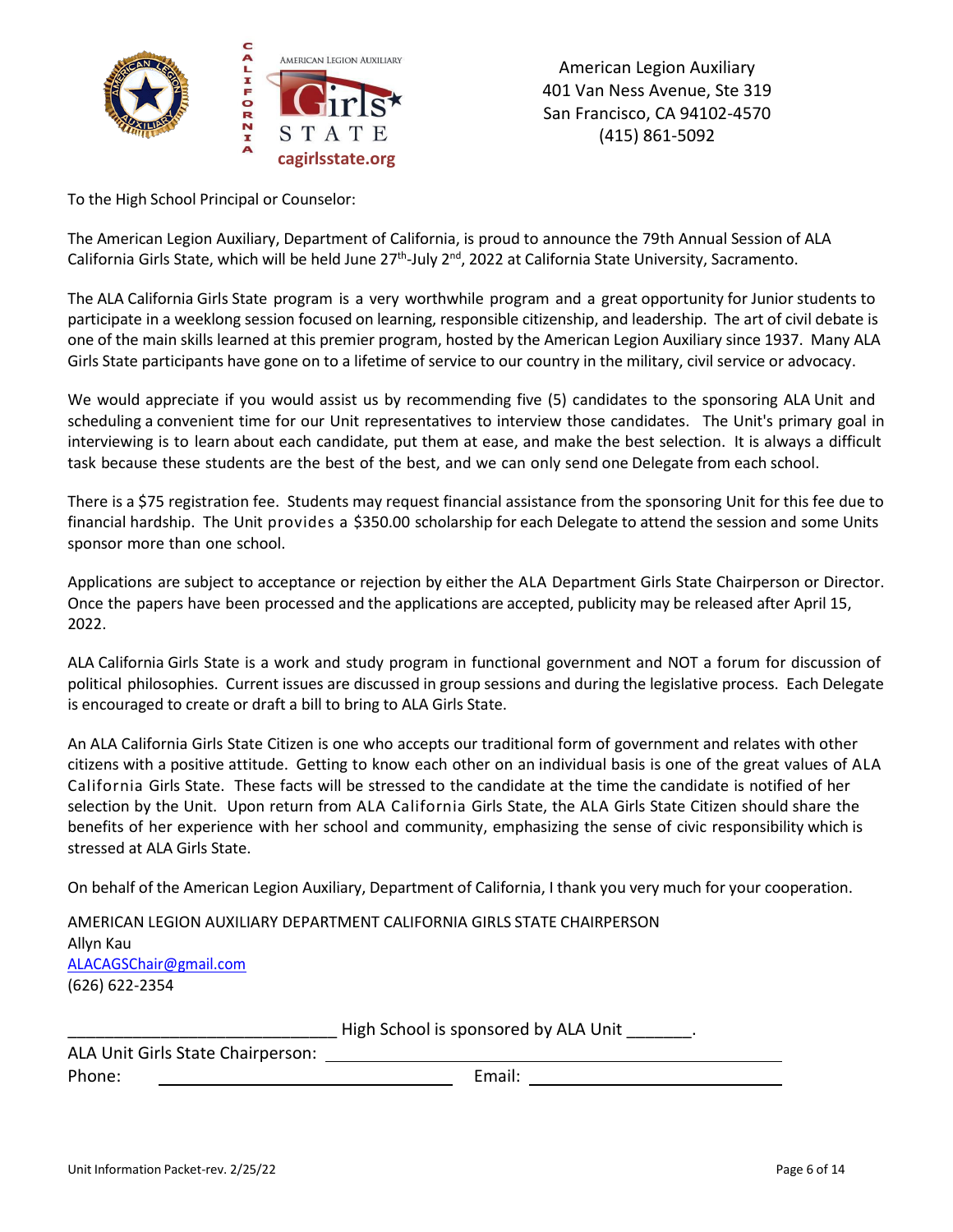

### **Suggested Interview Questions**

Tell us your name and something about yourself.

Tell us about the classes, clubs and activities you participate in at school.

Tell us something unique about you or your hobbies that we would not find on a resume.

Have you had the opportunity to look at the American Legion Auxiliary and ALA California Girls State website? What do you know?

What does "service above self" mean to you?

What one word would you use to describe yourself?

Do you have a parent/grandparent/great-grandparent who is/was a veteran?" (If yes, this is a good lead to tell the candidate that the Samsung American Legion Scholarship is available only to ALA Girls State and TAL Boys State Citizens.)

What do you see yourself doing over the next five years?

Have you ever been away from family and friends for at least a week? (Camps, workshops, etc.)

Have you ever run for office before? Tell us about that.

What do you know about our government?

What current events or topics do you feel passionately about or are knowledgeable about?

How do you feel about your future right to vote?

If you were selected, and suddenly unable to attend, which of the other candidates would you pick to replace you and why?

How would you feel if you were chosen as an Alternate?

There will be an orientation luncheon (or tea, dinner, etc.) on for Delegates and both Alternates. We ask that all attend so that you can be prepared in case of an emergency and you have to take the place of the Delegate. Would you attend?

Are there any questions that you would like to ask about the American Legion Auxiliary or ALA California Girls State session?

Would you be willing to comply with COVID vaccination, test requirements, and other protocols that may be required (i.e. mask mandates, hand hygiene, social distancing)?

\*Notes can be kept any way you would like. Make sure you write down the students' names and a way to help you distinguish them from the other candidates.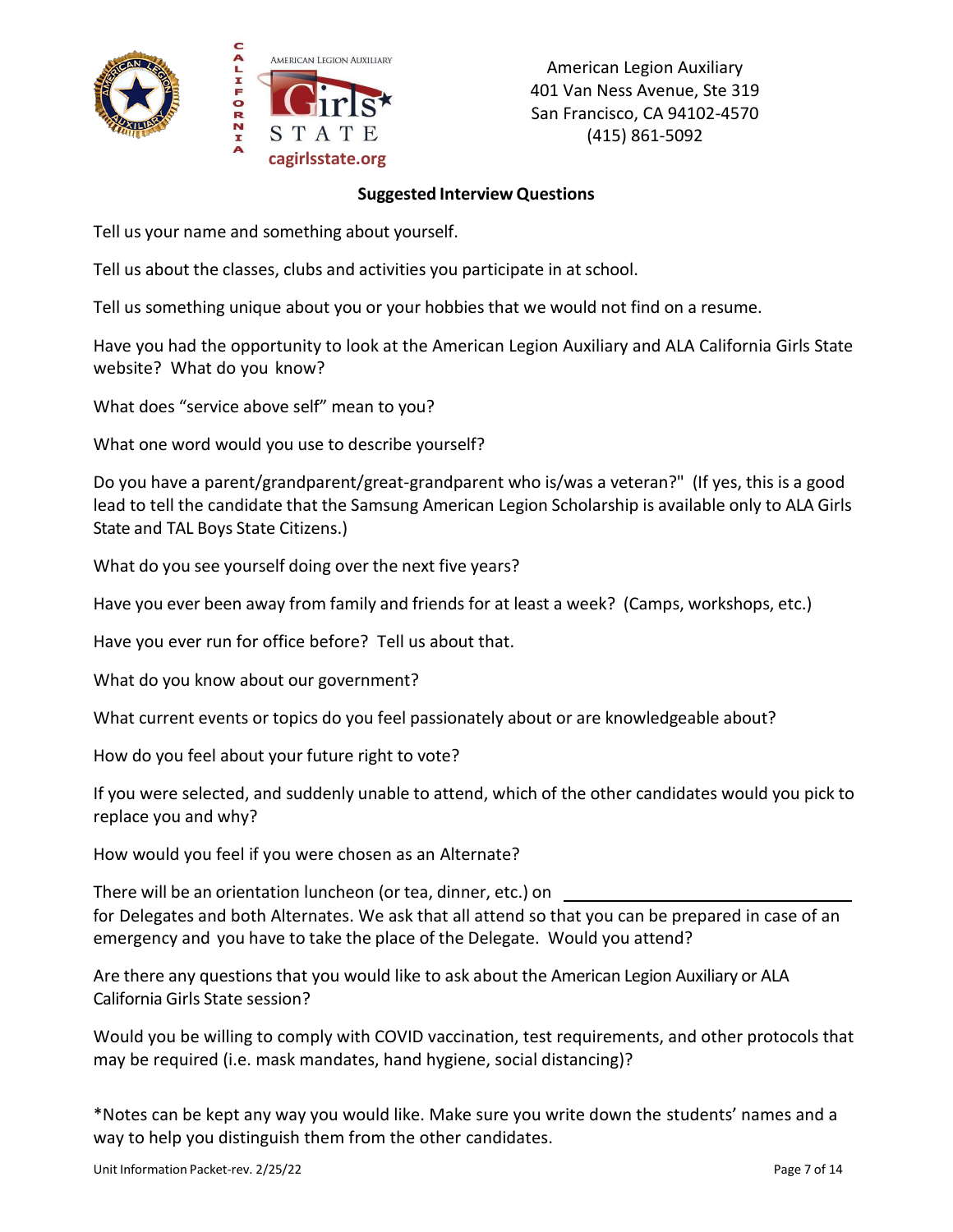

Dear American Legion Auxiliary California Girls State Delegate,

You have been selected to be part of a very special group. Less than 1% of high school juniors from schools throughout California are selected for this nationally recognized leadership program. Delegates travel to ALA Girls State each summer in every state to learn not only about the structure and responsibilities of state government, but about themselves as well. You will learn about the importance of meaningful participation on all levels of government: city, county, and state by living for a week as a self-governing citizen. The Structure of ALA Girls State letter has more information on what to expect while at ALA Girls State.

To begin this journey, go to [cagirlsstate.org](https://www.cagirlsstate.org/) and print, read, and fill out the Delegate Parent/Guardian Packet, then upload the signature pages to complete the online application. Be sure all lines are completed and all signatures are obtained. In order to complete the online application, you must use a personal email address. You cannot use an email address associated with a school account.

**Please remember that the online application must be submitted by March 31, 2022.**

**Your Delegate code for your online application is: 2022CAGSDEL**

AMERICAN LEGION AUXILIARY DEPARTMENT CALIFORNIA GIRLS STATE CHAIRPERSON Allyn Kau ALACAGSChair@gmail.com (626) 622-2354

[cagirlsstate.org](https://www.cagirlsstate.org/)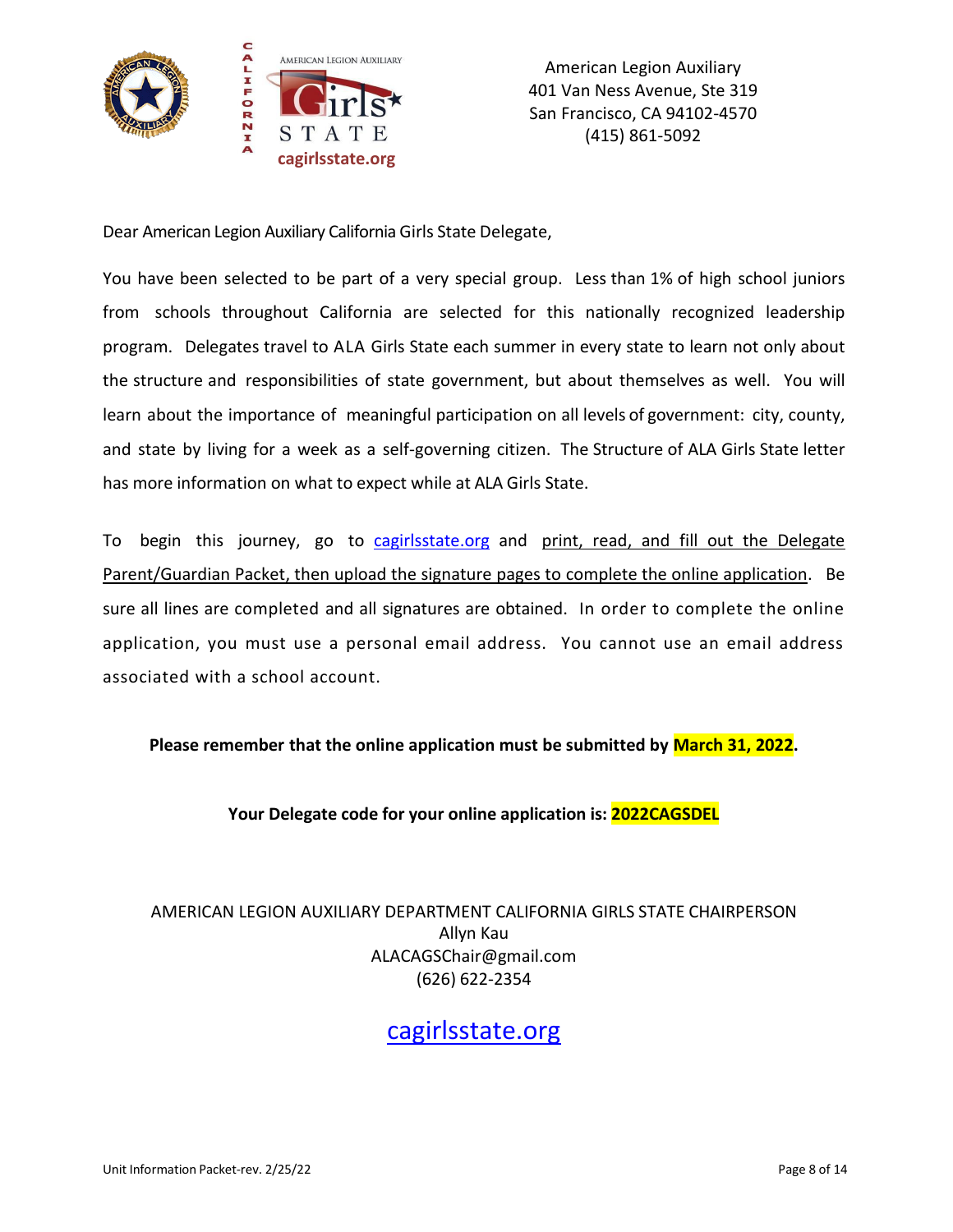

Dear American Legion Auxiliary California Girls State 1<sup>st</sup> Alternate,

You have been selected to be part of a very special group. Less than 1% of high school juniors from schools throughout California are selected for this nationally recognized leadership program. Delegates travel to ALA Girls State each summer in every state to learn not only about the structure and responsibilities of state government, but about themselves as well. You will learn about the importance of meaningful participation on all levels of government: city, county, and state by living for a week as a self-governing citizen. The Structure of ALA Girls State letter has more information on what to expect while at ALA Girls State.

To begin this journey, go to [cagirlsstate.org](https://www.cagirlsstate.org/) and print, read, and fill out the Alternate Parent/Guardian Packet, then upload the signature pages to complete the online application. Be sure all lines are completed and all signatures are obtained. In order to complete the online application, you must use a personal email address. You cannot use an email address associated with a school account.

**Please remember that the online application must be submitted by March 31, 2022.**

**Your Alternate code for your online application is: 2022CAGSALT1**

AMERICAN LEGION AUXILIARY DEPARTMENT CALIFORNIA GIRLS STATE CHAIRPERSON Allyn Kau ALACAGSChair@gmail.com (626) 622-2354

[cagirlsstate.org](https://www.cagirlsstate.org/)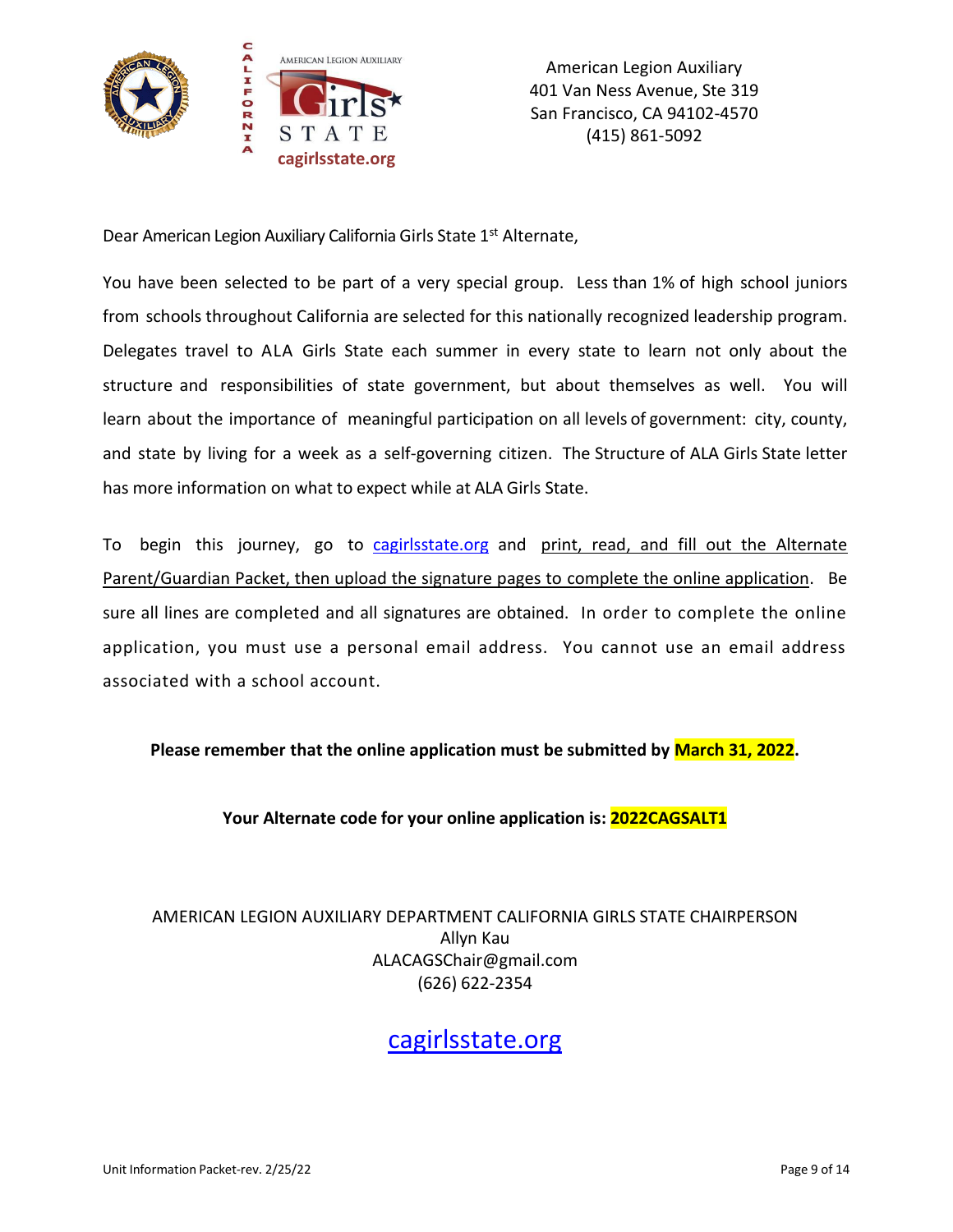

Dear American Legion Auxiliary California Girls State 2<sup>nd</sup> Alternate,

You have been selected to be part of a very special group. Less than 1% of high school juniors from schools throughout California are selected for this nationally recognized leadership program. Delegates travel to ALA Girls State each summer in every state to learn not only about the structure and responsibilities of state government, but about themselves as well. You will learn about the importance of meaningful participation on all levels of government: city, county, and state by living for a week as a self-governing citizen. The Structure of ALA Girls State letter has more information on what to expect while at ALA Girls State.

To begin this journey, go to [cagirlsstate.org](https://www.cagirlsstate.org/) and print, read, and fill out the Alternate Parent/Guardian Packet, then upload the signature pages to complete the online application. Be sure all lines are completed and all signatures are obtained. In order to complete the online application, you must use a personal email address. You cannot use an email address associated with a school account.

**Please remember that the online application must be submitted by March 31, 2022.**

**Your Alternate code for your online application is: 2022ALT2CAGS**

AMERICAN LEGION AUXILIARY DEPARTMENT CALIFORNIA GIRLS STATE CHAIRPERSON Allyn Kau ALACAGSChair@gmail.com (626) 622-2354

[cagirlsstate.org](https://www.cagirlsstate.org/)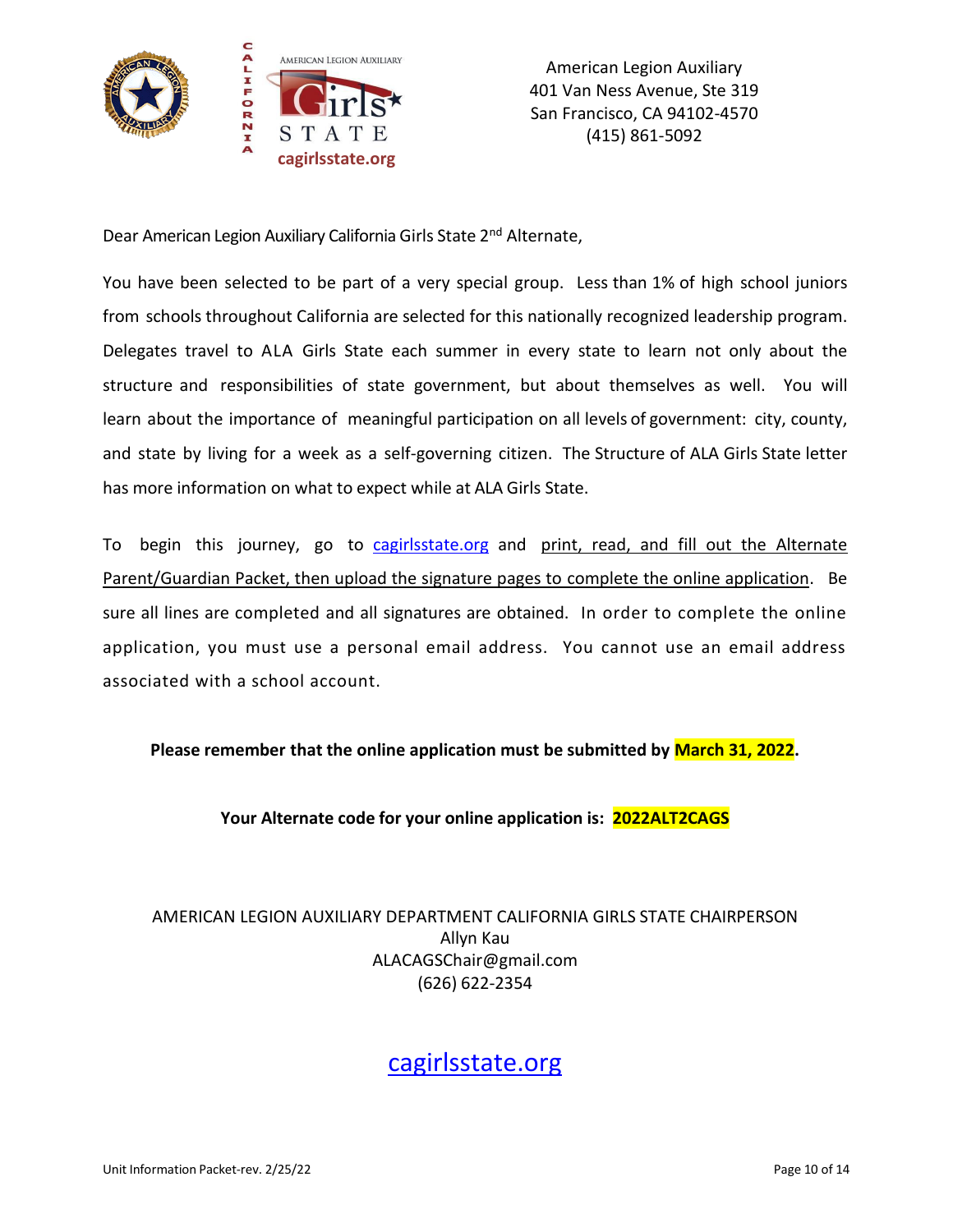

### **Structure of American Legion Auxiliary California Girls State**

At ALA California Girls State, each Delegate shares a dorm room with one or more Delegates in a residence hall. There are about thirty Delegates on each floor and these citizens constitute a city. They will form their own government and elect Senators and Assembly Members to represent them. The elected City Council will enact ordinances to govern their city.

Four cities form a county. Each county will form their own government after electing the Board of Supervisors, Superior Court Judge, District Attorney, and other county officials. These elected officials will function in all county matters as provided by the constitution and laws of the State of California.

The four counties will form our state. Each Delegate will be assigned a political party, either Federalist or Nationalist, so they may participate in party politics. They will develop their own party platforms and will choose their own issues to discuss. They will participate in primary and general elections to select an American Legion Auxiliary California Girls State Governor, Lieutenant Governor, and other state officials.

The citizens will publish a newspaper and organize a choir, orchestra, and talent show. On the final day of ALA California Girls State, the Superior courts will hold their mock trials and the Governor will give her State of the State Address to the citizens.

This is a week of learning by doing: NO lectures, NO books, and NO tests. Each of the six days is jam-packed with learning, living, and growing. This is a fast-paced, rigorous program, with a short mid-day rest period but no personal space as we're living in dormitories (and no one travelling alone). Go to [cagirlsstate.org](https://www.cagirlsstate.org/) to see a typical day's schedule.

Be prepared for an experience of a lifetime!

If you have any questions, contact: American Legion Auxiliary

California Girls State Director Tammy Sollazzo ALACAGSDirector@gmail.com (760) 835-6925

**To learn more about the American Legion Auxiliary: [calegionaux.org.](http://www.calegionaux.org/) To learn more about the ALA California Girls State program: [cagirlsstate.org](https://www.cagirlsstate.org/)**. **To learn more about the American Legion Auxiliary Girls State program: [boysandgirlsstate.org.](http://www.boysandgirlsstate.org/)**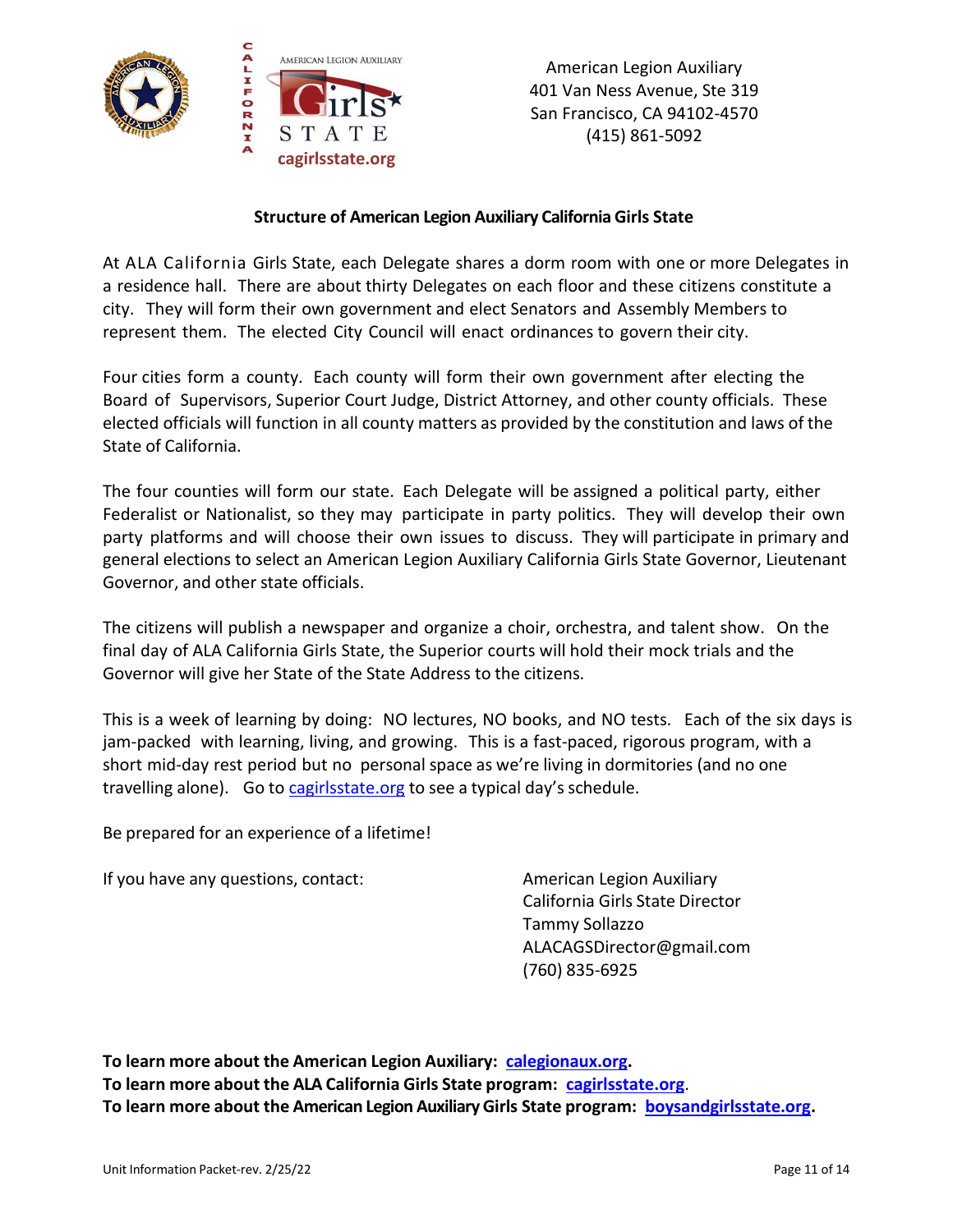| c<br>A | AMERICAN LEGION AUXILIARY | Unit Name           |           |
|--------|---------------------------|---------------------|-----------|
| I      |                           | Unit#               | District# |
| OR     | <b>SITIS</b> *            | Unit GS Chairperson |           |
| N      | STATE                     | Phone               |           |
| A      | cagirlsstate.org          | Email               |           |

# **Unit Transmittal Form to Department Office – DUE by MARCH 31**

| Today's Date                     | Check #  | Sent to Department for<br>Delegates                                           |
|----------------------------------|----------|-------------------------------------------------------------------------------|
| Application and Registration Fee | \$425.00 | Send ONE check to cover all fees for all<br>Delegates being transmitted today |
| <b>Number of Delegates</b>       | x        | made payable to ALA, Dept of CA.<br>Write Girls State Fees to earmark funds   |
| <b>Total Amount Transmitted</b>  |          | in bottom left corner of check on memo line.                                  |

# **\*\*Mail this page and check to: ALA Department of California 401 Van Ness Avenue, Ste 319 San Francisco, CA 94102**

Fill in the information below.

Ĭ

| Name of Delegate | Name of High School |
|------------------|---------------------|
|                  |                     |
|                  |                     |
|                  |                     |
|                  |                     |
|                  |                     |
|                  |                     |
|                  |                     |
|                  |                     |
|                  |                     |
|                  |                     |
|                  |                     |
|                  |                     |
|                  |                     |
|                  |                     |
|                  |                     |
|                  |                     |
|                  |                     |
|                  |                     |
|                  |                     |
|                  |                     |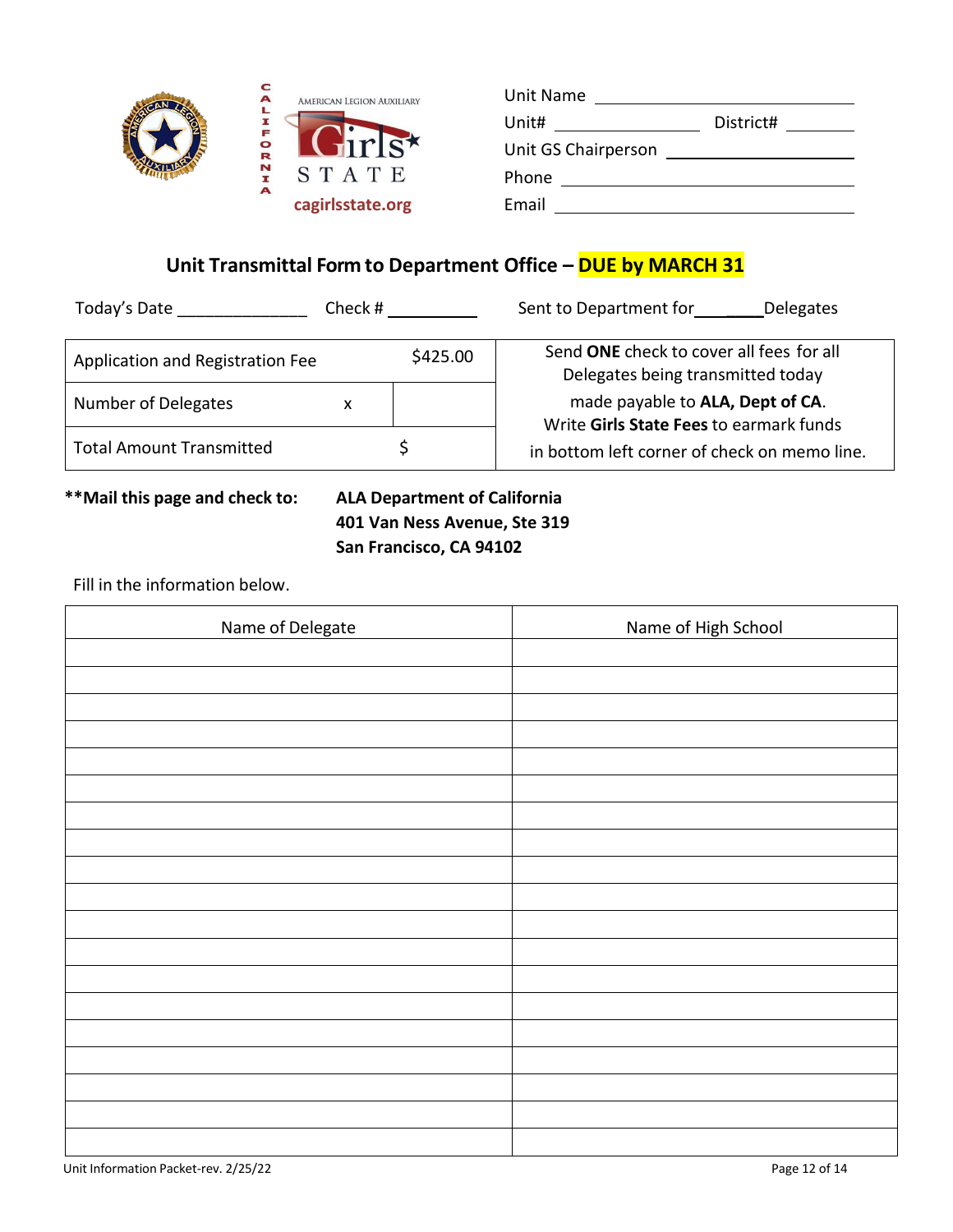# **Candidates' Contact Information**

## **Name of High School**

Make a copy for each school to keep for your reference. Be sure to obtain contact information from each student **BEFORE** they leave the interview.

Alternate #1:

#### **Candidate #1 Unit Selection**

Name:

Address: Delegate:

Phone Number:  $\blacksquare$  Alternate #2:

Personal Email (do not use a school email address):

Parent/Guardian Email:

**Candidate #2** Name: Address: Phone Number: Personal Email (do not use a school email address): Parent/Guardian Email: **Candidate #3** Name: Address: Phone Number: Personal Email (do not use a school email address): Parent/Guardian Email: **Candidate #4** Name: Address: Phone Number: Personal Email (do not use a school email address): Parent/Guardian Email: **Candidate #5** Name: Address: Phone Number: Personal Email (do not use a school email address): Parent/Guardian Email: